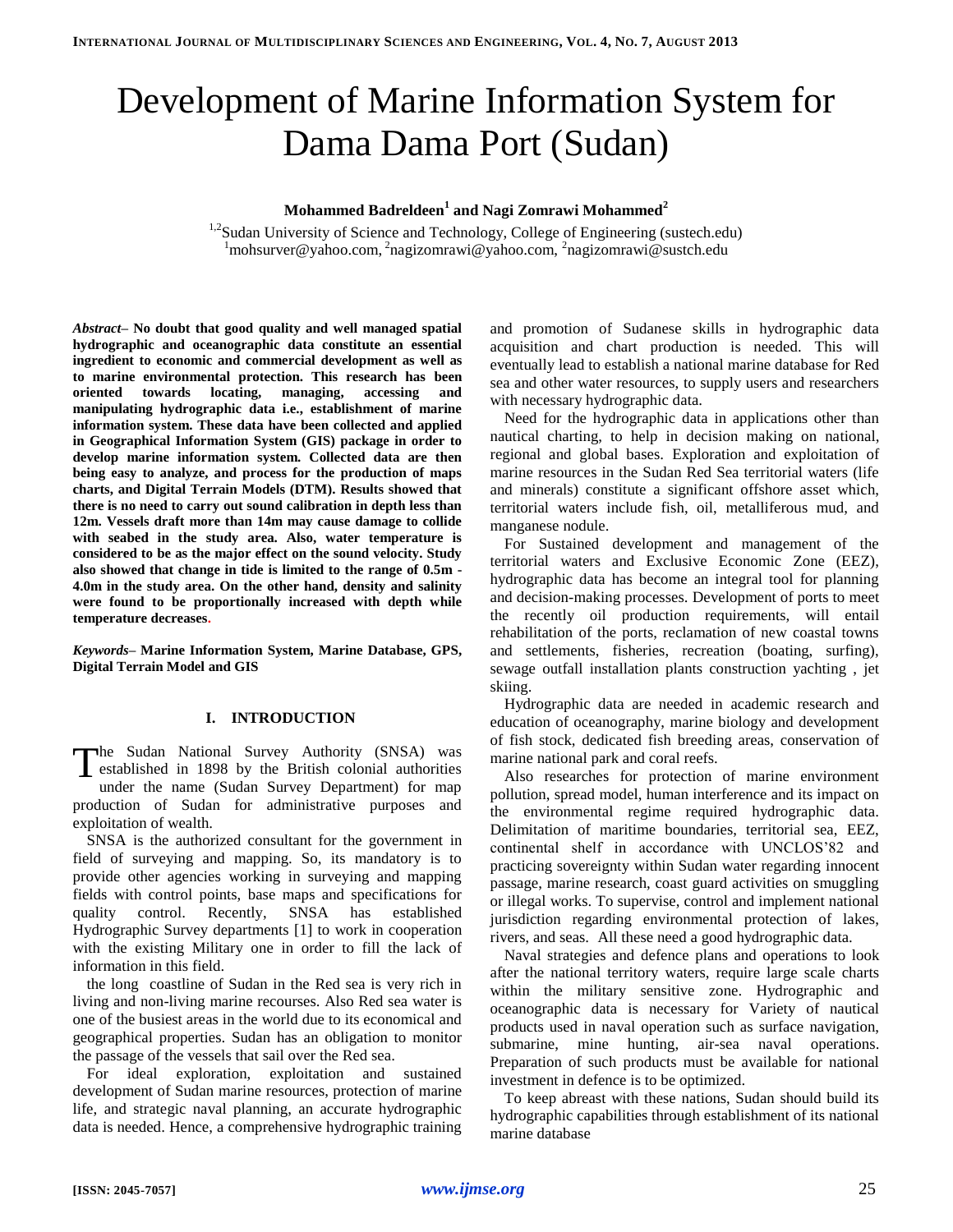Hydrographic departments of the Maritime States provide an invaluable service within the national transport infrastructure. Hydrographic services support safe and efficient navigation, foster for national maritime development, help to safeguard life and property at sea, facilitate the protection of the marine environment and support the administration and sustainable development of the national maritime zones. Yet in the recent years the Member States of the IHO have found it increasingly necessary to justify their existence to the government's intent on reducing activities and expenditure.

At the same time there is concern in the maritime community that many developing coastal states have not yet established hydrographic services, Sudan is one of the in a significant area of the world, the lack of adequate navigation charts is a real threat to safety of life and to the marine environment.

## **II. MARINE INFORMATION SYSTEM**

Map can be defined as a graphical representation of geographical setting. Maps especially designed to serve the needs of navigators are called chards. Geographical Information System (GIS) is a system of computer hardware, software and procedures designed to support the capture, management, manipulation, analysis, modularity and display of spatially referenced data for solving complex planning and management

Marine Information System (MIS) is a new tool to layer the marine data and to provide a seamless surface between land topography and sea bed terrain for any coastal engineering work to be extended to sea, like ports, pipelines and marine cable. It also provides link tool of land sea interface for inundation model.

MIS in the sea therefore is a continuation of the GIS in the land as the sea is a natural extension of the land. The land survey data is static while, the marine data is dynamic  $(X, Y)$ ,Z ,T) . Every measurement in the sea is a time tagged data to show the time of the observation. Time of the depth recording is very essential to determine the tidal height to apply to that depth at that instant, and this just one example quoted.

The marine data user can be one of these three categories:

One needs the marine data real time and geographically referenced like the captain navigating across approach channel. Another user or customer may needs and achieved or historical data for decision making like coastal developer.

The last user or the customer may needs both historical and real time data like a hydrographic surveyor and the dredgers. MIS/ GIS are both tools playing one role but on different data nature static and dynamic respectively. MIS is natural extension of GIS toward the sea. The horizontal datum for the positing system is the same for both land and sea, however the vertical datum varies . land surveyors use MSL to reduce the heights while the hydrographer use Chart Datum to reduce the depth measured. To link both and to provide a seamless surface for land /sea interface , the difference between the MSL and CD should be determined.

## **III. METROLOGICAL DATA AND PHYSICAL PARAMETER AFFECT ON HYDROGRAPHIC MEASUREMENT**

The number of parameters that affecting hydrographic measurement these include waves, earthquakes, pressure, weather, salinity, and density. Waves are formed when the sea surface is disturbed. The wave motion when passes over the surface of the water is characteristic by its certain speed, since water itself rises and falls in a symmetrical order. Waves normally arise from the winds, hurricanes; most waves arise from the action of winds on water. Waves might also be created by the action of tides. Furthermore, it can come to being by the effect of earthquakes and volcanism. Waves motion in seas oceans is known to be irregular and disturbed. It is an amalgamation of waves in a group form, or chains that combine together in asymmetrical continuous flow. Wave groups vary according to their origins, how it originates, its speed, direction of flow. Some groups begin to die, some travel for long distances, some of which may reach coastal areas causing turmoil and destruction.

The name tidal waves is given to two different types of waves neither of which has a connection with the tide. The first one originates from earthquakes that occur at the bottom of the ocean. The other type is caused by heavy winds & huge hurricanes.

Most sea earthquakes waves originate from the phenomenon called (TSU- NAMI), a Japanese term for high long wave formed by disturbance of ocean of floor generated in rifts & deep seas trough. In the rifts of Atacama, All china and Japan there arose waves destroyed many lives. Pressure may by define as the force per unit area; thus atmospheric pressure constitutes the pressure falling on an area of one cm<sup>2</sup> of a mercury column 76 cm high. Weather of Sudan is very hot and dry. There are two monsoons in one year. One is the southwest monsoon occurred between July and august and another is the northeast monsoon occurred during November and February.

The average annual rainfall over the 30 years is 110mm a year. Most of the rain falls during the northeast monsoon period with half the annual total falling in November and a quarter December. Occasional heavy falls have been recorded, for example 111.5mm on 21st November 1957.

The prevailing and domination wind direction in coastal area of the Red sea is north and northeast. Extra tropical cyclones are the common storms that occur in temperate latitudes. They consist of a wind rotation around a low pressure centre in a counter-clockwise inward spiral. The diameter of the wind circulation ranges from a minimum of few hundred miles to a maximum of approximately one thousand miles. There is considerable variety in individual storm tracks with relation to area of interest, and in the speed of movement, intensity, and horizontal dimensions of these storms.

Severe thunderstorms occasionally occur over the Red sea. Sometimes associated with hail, sustained winds of 50 mph to 70 mph to short periods, and instantaneous wind gusts in the range of 80 to 100 mph, and spectacular lightning, and static electricity associated with blowing sand and dust may create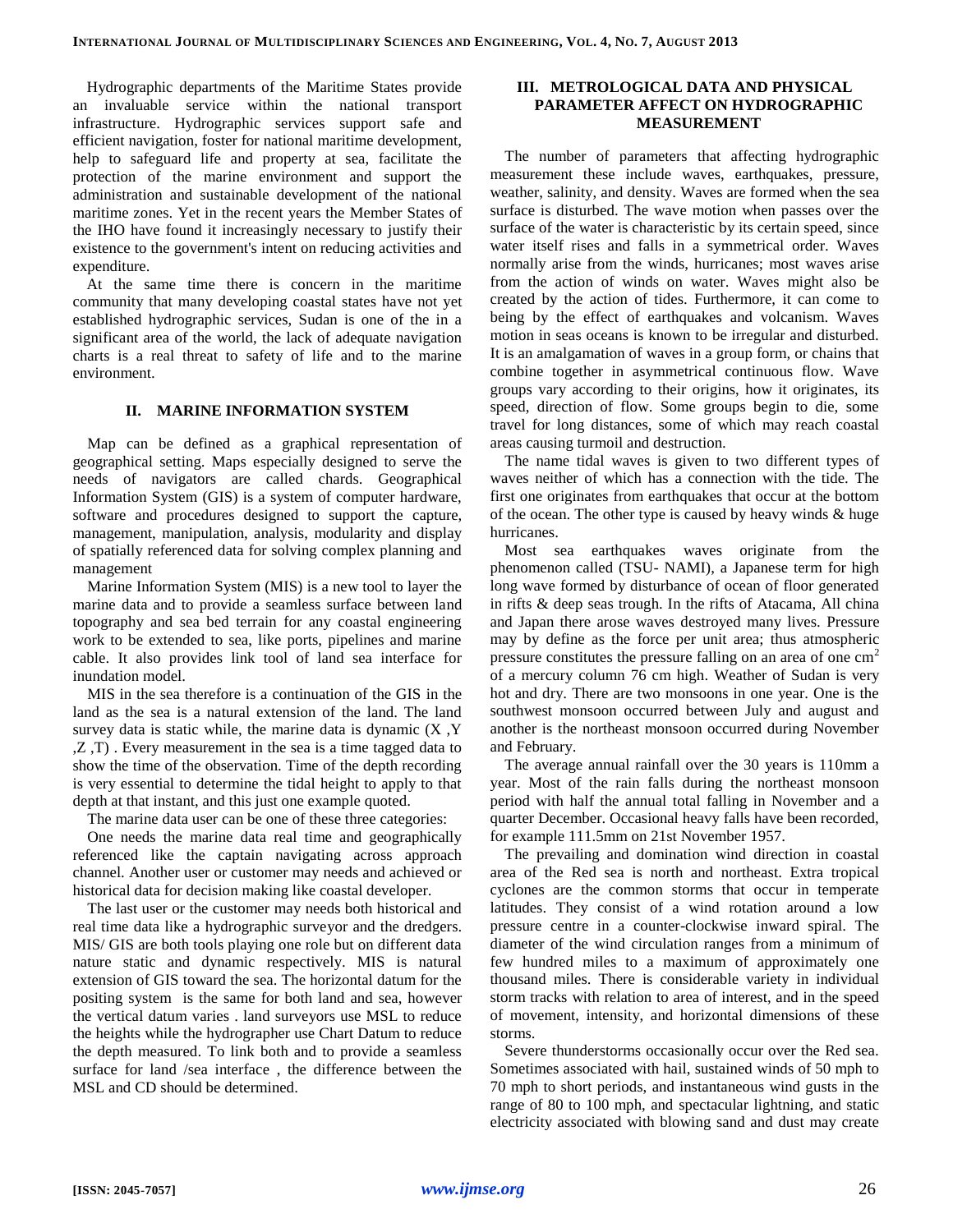hydrocarbon fire hazard conditions in the vicinity of such thunderstorms.

Temperature is considered as one of the most important physical properties of saline water which influence the configuration of the two chemical constituents of water Hydrogen and oxygen. Change in the sea water temperature produces a change in its properties, thus, an affecting water density and dissolved concentration and the ability of sea water to induce electricity. Temperature also affects the acoustic properties of sea water and marine life therein.

Ocean water temperatures rang between -2˚C and +30˚C on the surface, but deep water range from  $0^{\circ}$ C to  $6^{\circ}$ C. About 50% of oceanic waters have less than 2˚C average temperature.

Salinity is the quantity of the solid particles contained in the sea water, measured in grams as per one kilogram of the water. This is done through the process of converting the carbonates into oxides and replacing the bromide, the iodine and the complete oxidation of all the organic materials by chlorine. It is very rare to find pure water in nature but, such water normally contains some dissolved salts. River waters contain about 0.01% of its weights dissolved salts. Storm waters contain salts and gases dissolved by rains in the atmosphere. Oceanic waters contain about 3.5% of its weight in the form of dissolved salts.

Salinity is then relates to the amount of salt concentration in sea water measured in g/kg defined in ‰ Practical Salinity Unit (PSU). It may also be shown without such units. Because sea water salinity ranges between 34PSU to 38PSU it can quote the mean of 35PSU.

Density is the degree of consistency measured by quantity of mass in unit volume measured in g.cm<sup>-3</sup>. Sea water density depends on the pressure, salinity and temperature inherent in it. In situ density relates to the sea water density measured at a certain depth, when pressure (P) at the temperature (T) and salinity (S) is denoted by (PST).

The average density of oceanic waters is about 1.024789g.cm-3 at temperature of 20˚C and salinity of 35 PSU and at instantaneous pressure.

Water column stabilities at sea depend on the vertical density distribution. If the density increases with depth, this implies the stability of the water column. The water column becomes unstable when density decreases with depth.

## **IV. MEASUREMENT AND RESULTS**

In general, one of the important objectives of hydrographic surveying [2], [5] is to determine the depths of water. To achieve this, three elements have to be taken into account; time, position and pressure of water. In order to compute the depth of water, the reference datum plane should be calculated during the echo-sounding measurements. This is so because the rational sea water plane (reference datum) rarely coincides with the measured sea water level.

On the other hand, parameters such as temperature, density and salinity affecting the physical properties of water column, which in turn influence the speed of sound in water and hence the measured depths. This make correction of measured depth depends of some sort of measurement carried out to these parameters.

Alkhair Marine (Dama Dama port) near Portsudan town (Sudan) was selected to carry out this research work. This area is located in the Red sea between 37˚13′ and 37˚14′ longitude and 19˚36′ to 19˚37′ latitude, with one harbor anchor and 25.025 cubic centimeter water density. This sea port was designed to have 14.6m depth that make it capable to receive oil tankers with 2.7 million tones and one million weights.

Dama Dama port is planned to be developed and reconstructed to receive oil tankers with 15.5 million tones and seven million weight. These specifically require a design depth of 17m. This leads to carry out preliminary survey and special measurement. Fig. 1 shows a satellite image of the study area.



Fig. 1: Study area

Three sorts of data were collected in this research work. These are:

- i. Oceanographic data including salinity, temperature and density.
- ii. Metrological data that consist wind and tide.

salinity in the study area.

iii. Hydrographic data that concentrate on depth observation Salinity data was collect as a part of oceanographic information. This data was measure by Sound Velocity Probe (SVP). These data were then arranged in an attribute table and

represented graphically in GIS. Fig. 2 represents variation in



Fig. 2: Salinity Variation Model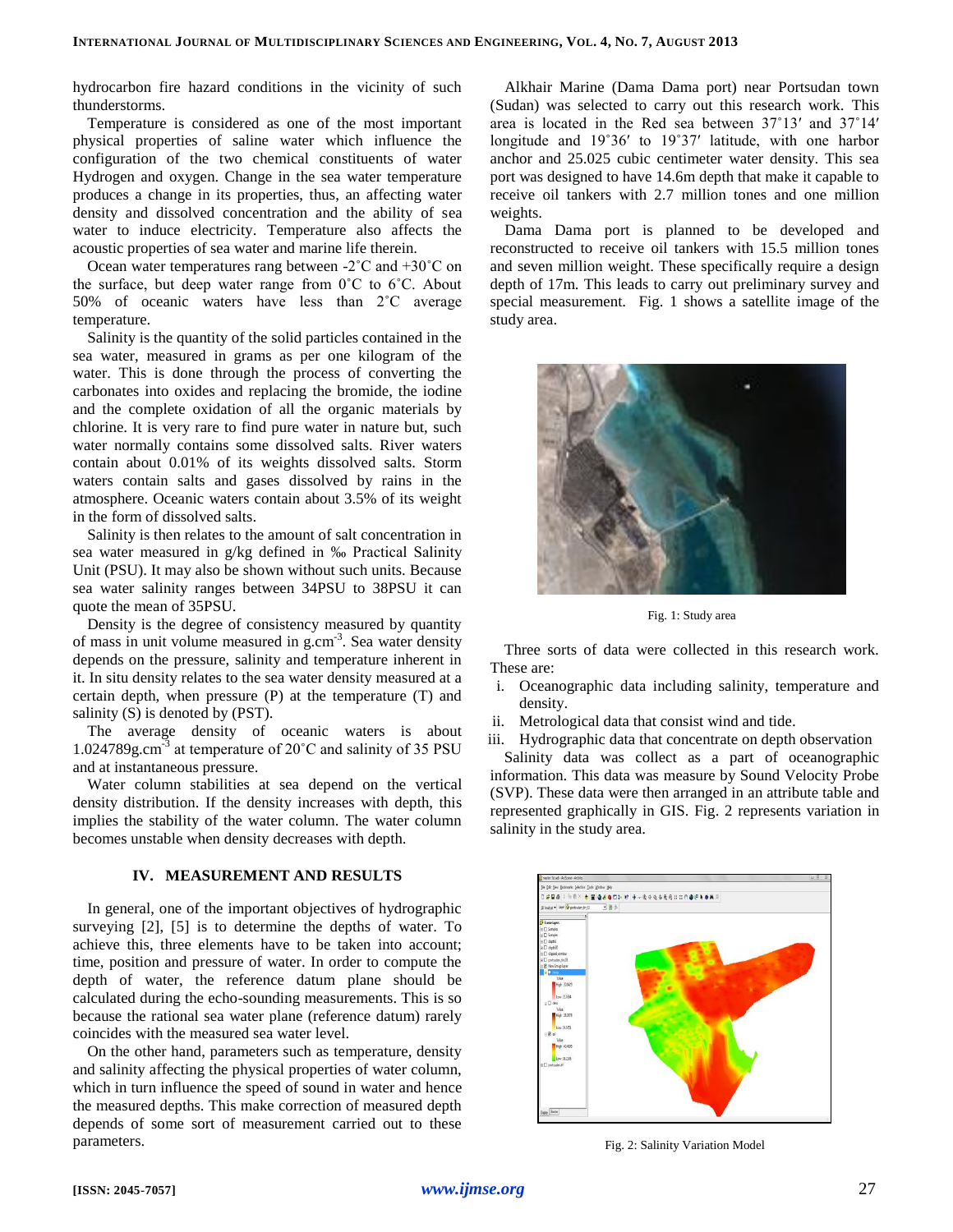In general, for most areas of the ocean, the water temperature degreases from the surface to the bottom, but there are many local variations. In order to know the variation in water temperature of the study area, temperature measurement was carried out by Sound Velocity Probe (SVP). Then, tabulated in attribute table as a part of marine information data base and presented graphically as illustrated in Fig. 3 to show temperature variation.

The last part of oceanographic data collected here in this study was the density. Variation in water density of the study area is shown as a GIS layer in Fig. 4.

The wind information of study area was also collected as a part of metrological data with help of statistical data available in metrological corporation. According to the statistical result the prevailing and dominating wind direction is north and north-east with 36.3% and 28.3% frequency.

The attribute table for wind direction and speed is shown as GIS layer in Fig. 5.

Tidal information of study area is available for a complete year 2012, in meteorological corporation. This data was tabulated in attribute table and also used to correct the observed depth of water. Hydrographic survey measurement covering an area of 840×520 meters was carried out. This area was divided into twenty five parallel lines perpendicular to the coast line. GPS echo–sounding system was used for determination of depths & locations at each observed point along the lines.



Fig. 3: Temperature Variation Model



Fig. 4: Density Variation Model



Fig. 5: Wind Direction and Speed

According to the data collected above, depths of water were corrected by the following equation:

 $c = 1449 + 4.6T - 0.055T^2 + 0.0003T^3 + (1.39 - 0.012T)(S - 35) + 0.017Z$ 

with the following limits:

*0 ≤ t ≤ 35° C 0 ≤S ≤ 45 p.s.u. 0 ≤ z ≤ 1000 meters*

Where, *c is the speed of sound as a function of temperature, t, depth, z, and salinity, S.*

Then, charted depthes were calculated as:

## Charted depth = observed depth +  $draff - Tide$

Where, observed depth, represent the vertical distance from the trnsducer to seabed.

Draft, represents the vertical distance from the transducer to the surface of the sea.

Tide, is vertical distance from the chard datum to the surface of the sea at the time of observation. In order to represent the sea bed, the Fig. 6 shows a contour map of sea bed at the study area.



Fig. 6: Contour map of the sea bed